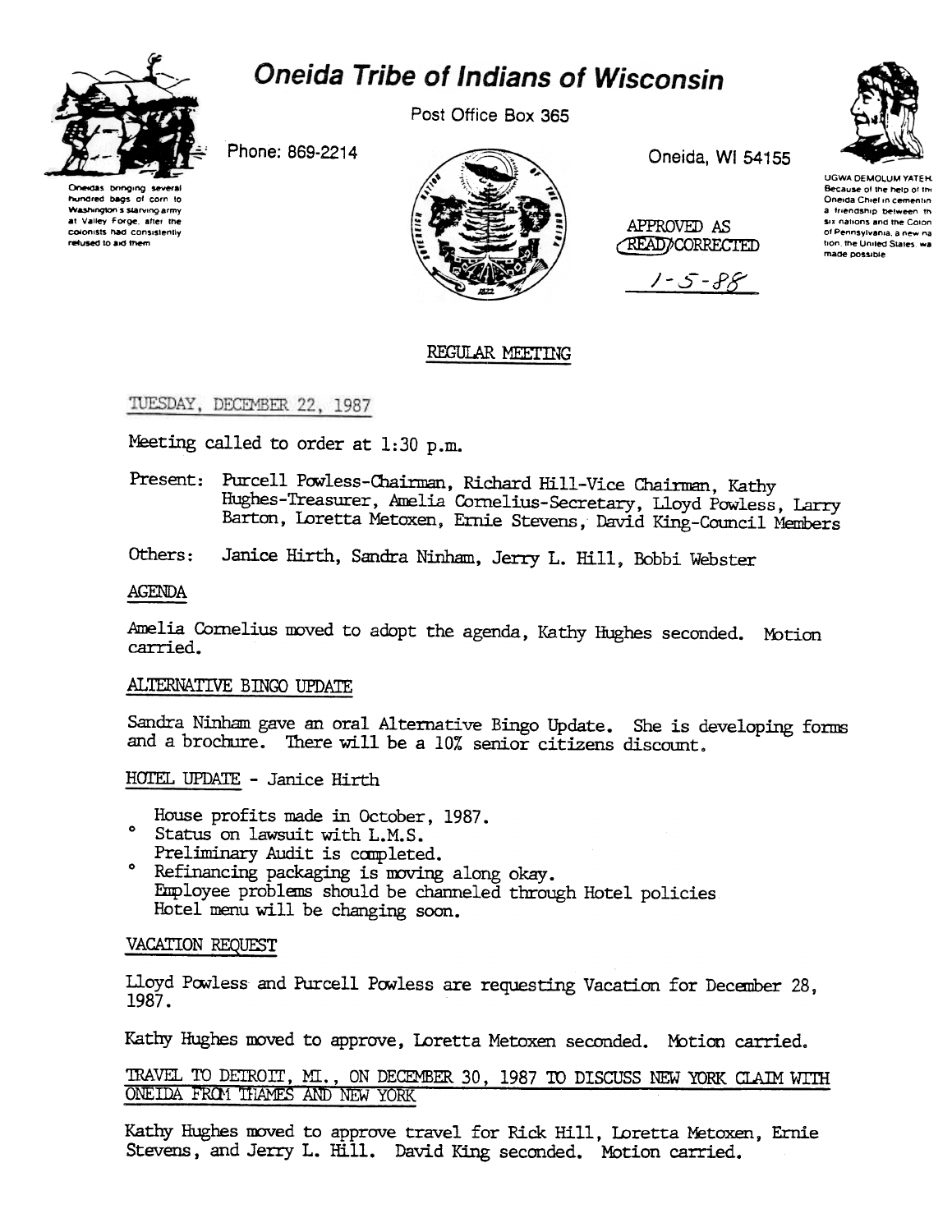ONEIDA TRIBE OF INDIANS OF WISCONSIN REGULAR MEETING - DECEMBER 22, 1987 Page 2

INTERNAL BINGO RESOLUTION 12-22-87-A

Discussion.

WHEREAS, the Oneida General Tribal Council has authorized the prohibition of employees of the Oneida Gaming Enterprises from participating in gaming activities that they are directly involved with as anployees, and

WHEREAS, the Oneida General Tribal Council has authorized the starting of internal bingo games for the benefit of said employees and the Oneida Tribe as a whole, and all residents of the Orieida Indian Reservation, and

WHEREAS, the Oneida Business Committee has delegated the use of other tribal premises for the conduct of this internal bingo gane, and

WHEREAS, it is the desire of the Oneida Tribe that all bingo games be conducted pursuant to the Oneida Bingo Control Ordinance, as amended, and other applicable laws of the Oneida Tribe in all respects.

NOW THEREFORE BE IT RESOLVED THAT, internal bingo games are hereby authorized to be conducted on Oneida Tribal premises other than the Irene Moore Activity Center for the express purpose of providing an opportunity to Oneida tribal gaming employees and other Oneida tribal community people, pursuant to the Oneida Bingo Control Ordinance and other applicable laws of the Oneida Tribe, including directives of the Oneida General Tribal Council, and

BE IT FUR1HER RESOLVED 1HAT, said internal bingo games shall be open to persons authorized by the Oneida Tribe. Authorized persons are all employees of the Oneida Tribe, their immediate families, all persons residing within the exterior boundaries of the Oneida Indian Reservation as defined by the 1838 Treaty, and nenbers of other federally recognized Indian Tribes.

BE IT FINALLY RESOLVED THAT, said internal bingo games shall be reviewed by duly authorized management experts thirty (30) days after the games have commenced, a report of which shall be made to the Oneida Business Committee

Rick Hill moved to adopt Resolution #12-22-87-A. Loretta Metoxen seconded Motion carried.

#### REQUEST FOR BURIAL FUNDS

Loretta Metoxen moved to approve of an additional \$500 for transporting body of Sylvia Dodge Waubenascom from Oklahoma to Wisconsin from the Burial Fund (total \$1,000). Kathy HUghes seconded. Mbtion carried.

## TOWN BOARD MEETINGS

Loretta Metoxen moved to delegate a Business Committee Member to the Town Board meetings in regard to the poor condition of the town roads. Ernie Stevens seconded. Motion carried. Ernie Stevens volunteered to attend.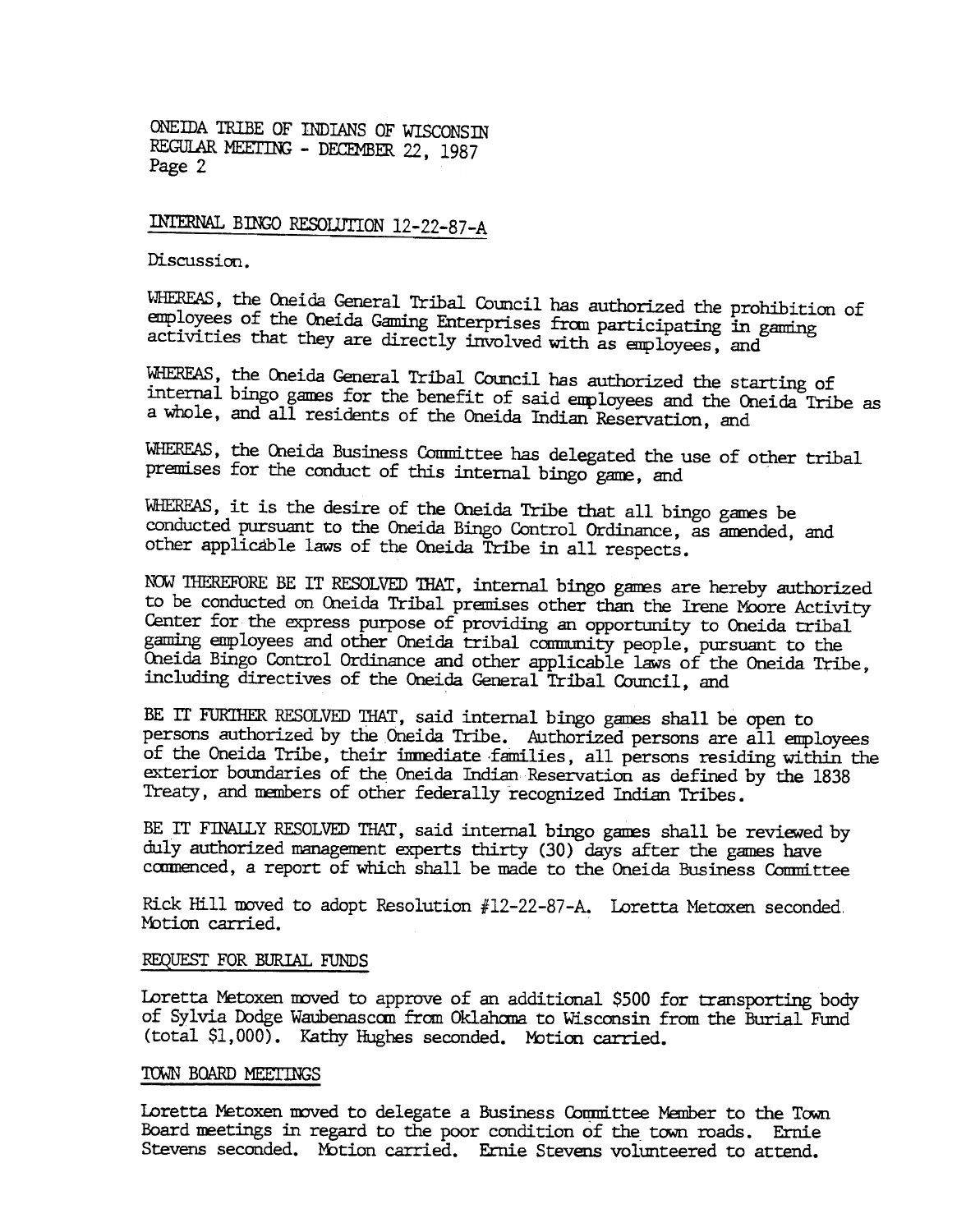ONEIDA TRIBE OF INDIANS OF WISCONSIN REGULAR MEETING - DECEMBER 22, 1987 Page 3

#### SPECIAL MEETING

Loretta Metoxen moved to have the Tribal Secretary set a date for a special meeting with the Bingo Managers, Enterprise Manager and General Manager. Ernie Stevens seconded. Mbtion carried.

## TRAVEL TO WASHINGTON, D.C.

Loretta Metoxen moved to send Rick Hill, Sharon Cornelius and John Spangberg to Washington, D.C. in regard to putting Fort Howard on the EPA Super Fund List. Ernie Stevens seconded. Rick Hill abstained. Motion carried.

#### PUBLIC RELATIONS SEMINAR

Kathy Hughes moved to take this item from the Table, Rick Hill seconded. Motion carried.

Rick Hill moved to approve request for  $$3,000$  cash up front to sponsor seminar with funds recovered after seminar. Larry Barton seconded. Motion carried.

Discussion on need to develop a policy and procedure for tribal programs holding seminars.

Discussion on publishing a summary of Minutes in the Kalihwisaks. This will be discussed at the January 4, 1988 General Tribal Council meeting.

#### LIST OF BINGO NAMES

Don Wilson would like to send a memo to Bingo in regard to a list of names of the prohibited Managers, Administration and Business Committee. Amelia Cornelius will provide him and Bob Niemela a memo from Francis Skenandore dated December 21, 1987.

Rick Hill moved to recess, David King seconded. Motion carried,

Tribal Secretary Oneida Business Committee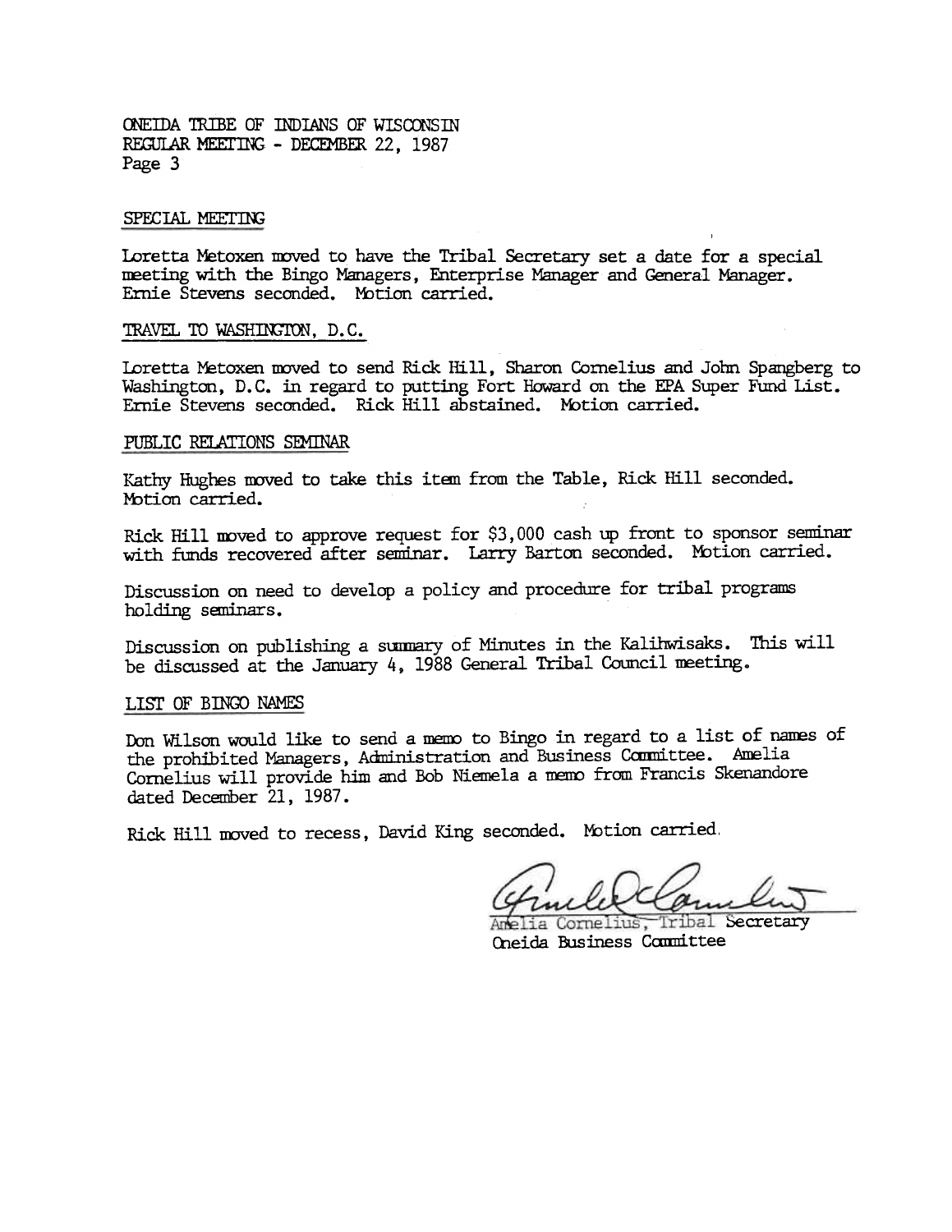

# **Oneida Tribe of Indians of Wisconsin**

Post Office Box 365



Oneidas brinding several hundred bags of corn to Washington's starving army at Valley Forge, after the colonists had consistently refused to aid them

Phone: 869-2214



Oneida, WI 54155

APPROVED AS READ/CORRECTED

 $1 - 5 - 88$ 

UGWA DEMOLLIM YATEHE Because of the nein of this Oneida Chief in cementing a friendship between the six nations and the Colony of Pennsylvania, a new nation, the United States, was made possible

# SPECIAL MEETING

# TUESDAY, DECEMBER 22, 1987

Meeting called to order at 10:00 a.m.

- Present: Purcell Powless-Chairman, Richard Hill-Vice Chairman, Amelia Cornelius-Secretary, Lloyd Powless, Larry Barton, Loretta Metoxen, Ernie Stevens, David King-Council Members
- Excused: Kathy Hughes-Treasurer
- Francis Skenandore, Sharon House, Jo Swamp, Jerry L. Hill Others:

# DISCUSSION ON FORT HOWARD

Loretta Metoxen suggested using NCAI in helping out Fort Howard listed on the Super Fund. It was recommended that Sharon Cornelius, Rick Hill and John Spangberg travel to Washington if the need arises to see that Fort Howard is listed.

# **BINGO**

Jerry Hill is working on a resolution to use the Video Bingo on a trial basis.

Discussion on Special Permits for employees playing Bingo. It was recommended that there be: a) one (1) week's notice to play; b) Permits to be issued at Tribal Secretaries office, and c) the list of employees playing be submitted to Security Office.

Reviewed memo from Francis Skenandore regarding and clarifying the prohibition of playing Bingo - who can play, when and where they can play.

Discussion on proposed Internal Bingo Resolution. Needs to be definition on "Internal".

Discussion on Bingo Management and the need to meet with Don Wilson, Bob Niemela, and Bingo Managers. Sharon Cornelius suggested the Business Committee push the Management Review Team for an evaluation of Bingo.